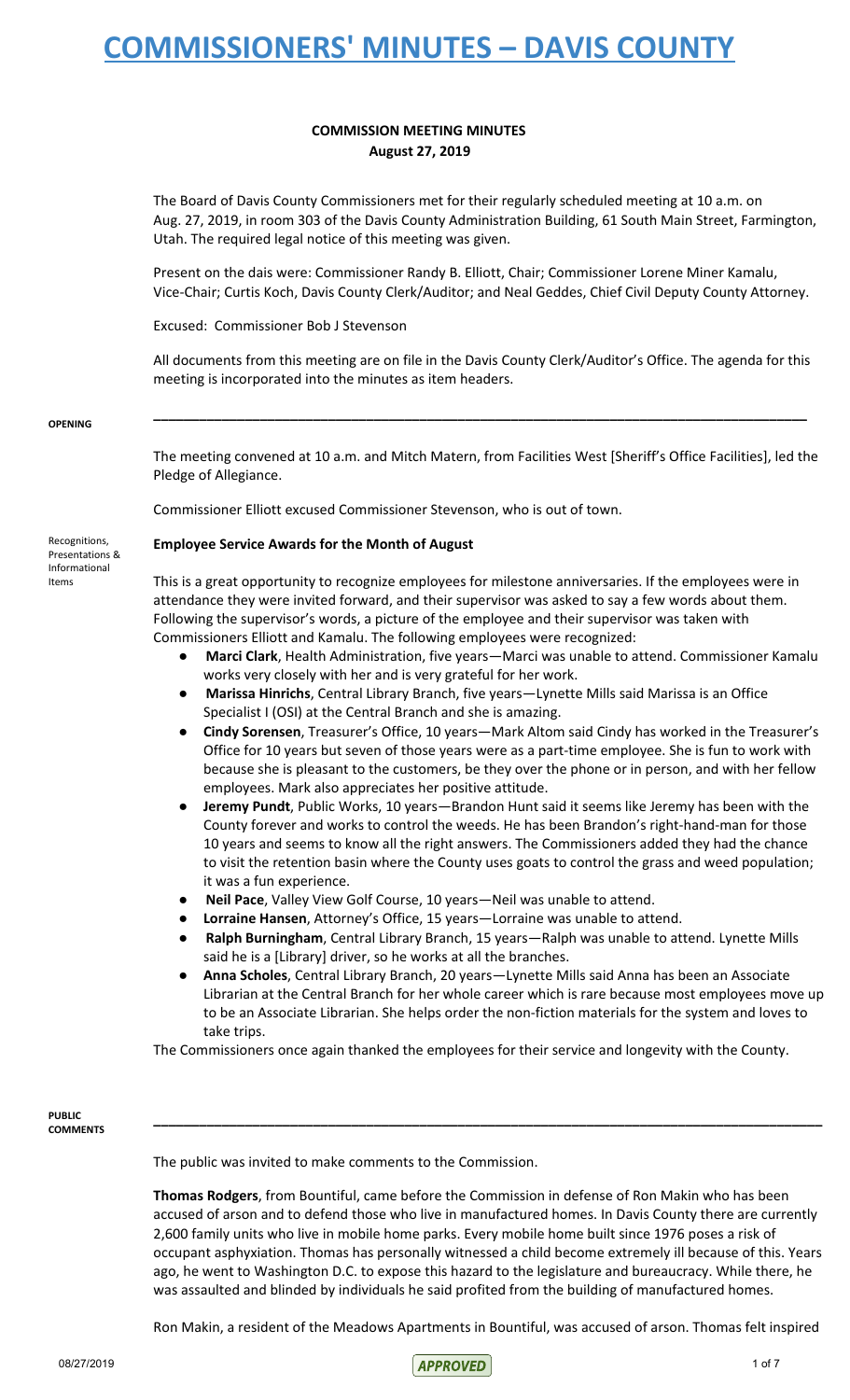that Ron is innocent and he could help prove it. Thomas was trained in the medical field and combustible materials, which some medications are. When he reviewed the evidence and based on his extensive experience, he felt the fire was started as a result of medication accidentally combusting and not because of arson. According to Thomas, Davis County does not look good in the public's eye right now because the process of gathering the prosecuting materials has taken the County attorneys 14 to 15 months. During this time, the County attorneys are getting paid, while he and the defendant are having to pay costly fees.

Furthermore, he feels the truth is being prevented from being uncovered because they have not received complete surveillance videos, total evidence records, and the records of another individual who was more likely to be a factor in the accidental fire. Instead, Roy, who was not at the building when the fire occurred, is being accused; although, the County attorneys claim he was at the building. Thomas believes, at this point, the County attorneys are trying to save their professional image rather than reveal the truth. He also thinks Bountiful City and Davis County need people of integrity to act with integrity. The process is 14 to 15 months in and he feels like Bountiful City and the County are subverting the truth. He finds this to be sad because he used to be friends with Troy Rawlings [the Davis County Attorney]. Also, the longer this process goes, the more injury occurs to whom he believes is the innocent party.

Thomas encouraged the Commissioners to visit gassingamerica.com for more information on the mobile home problem and to view his credentials. He also added that Senator Orrin Hatch, Senator Charles Grassley [of Iowa], the Center for Disease Control (CDC), and the Government Accountability Office are behind him on this problem. He also asked the Commissioners to go to meadowsfire.com for more information about the arson case. He especially encouraged them to watch the report done by Channel 4 on the fire. Right now, this case is being followed on a national level, even if the County is not watching it as close. Thomas does not want the County or Bountiful City to look bad to the world, but because some individuals are looking to preserve their professional appearance, they are. He asked the Commissioners to have the people in the judiciary do the right thing.

#### **BUSINESS/ ACTION**

PUBLIC HEARING

**Notice of Public Hearing and public comment period to consider additional budget appropriation requests** — *Presented by Heidi Voordeckers, Davis County Chief Deputy Clerk/Auditor*

**\_\_\_\_\_\_\_\_\_\_\_\_\_\_\_\_\_\_\_\_\_\_\_\_\_\_\_\_\_\_\_\_\_\_\_\_\_\_\_\_\_\_\_\_\_\_\_\_\_\_\_\_\_\_\_\_\_\_\_\_\_\_\_\_\_\_\_\_\_\_\_\_\_\_\_\_\_\_\_\_\_\_\_\_\_\_\_\_**

Heidi said there are six budget amendment requests to consider. The first General Fund amendments are tied to the Munis implementation to transfer funds from the Human Resource budget to the Information Systems budget for the time clocks being purchased. The next request is to transfer funds from the County-wide contingency funds to the Sheriff's budget to replace a vehicle totaled this year. The last item [in the General Fund account,] is to use \$23,000 from the County-wide contingency fund for building improvements at the Justice Court.

The Commission commented that it was their understanding the \$23,000 for the Justice Court improvement was insufficient. Mitch [Matern, Justice Complex Maintenance Manager] confirmed this. The Commission recommended this request be put on hold while discussions continue on the funding of the building improvements and how much money is needed. Heidi said, for the record, that it would reduce the \$52,300 being pulled from the contingency fund by \$23,000.

The next two requests [from Fund 15] are from the Health and Senior Services because of grant funding that came in earlier than anticipated. The goal of this request is to recognize those revenues and offsetting expenditures. Specifically, \$3,024 from Contract #2019-145 is to be expended in miscellaneous supplies, and for \$3,500 in enhanced fitness grant revenues from Contract #2018-544-B to be spent for travel and education training, as dictated by the grant.

The final request is a budget correction tied to the Capital Improvement funds. Last year, \$150,000 was budgeted for the Memorial Courthouse with an additional \$25,200 in relocation expenditures. Both items are listed in the final budget but were not entered in the electronic budget system. This correction is to include these items that were approved in the 2019 budget.

Commissioner Elliott moved to open the Public Hearing. Commissioner Kamalu seconded the motion. All voted Aye.

There were no public comments.

Commissioner Elliott moved to close the Public Hearing. Commissioner Kamalu seconded the motion. All voted Aye.

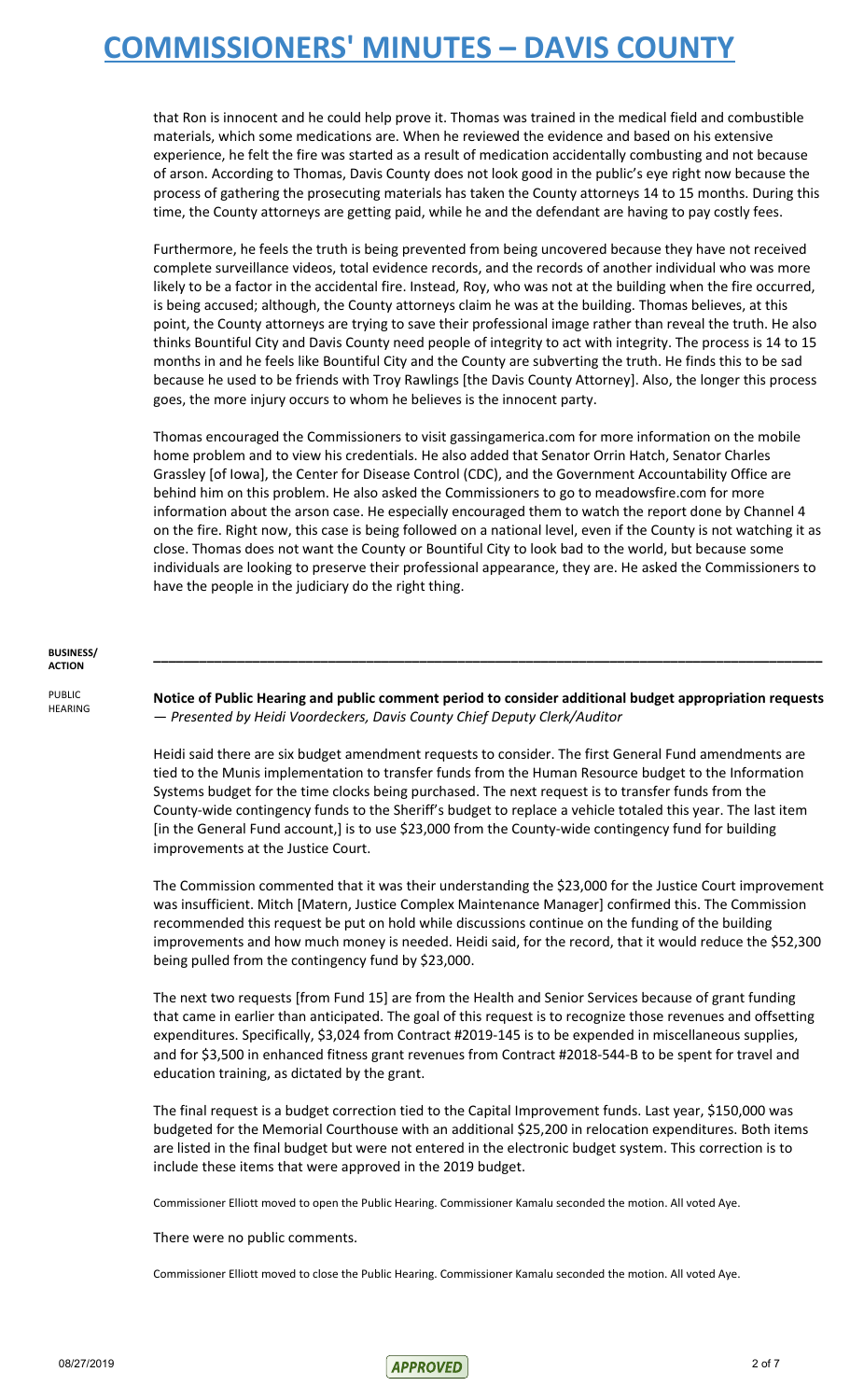Resolution #2019-454 for consideration of approval for additional 2019 Budget appropriation requests

**Resolution #2019-454 for consideration of approval for additional 2019 Budget appropriation requests**  to be funded by new revenues and or monies unspent in the prior year - Presented by Heidi Voordeckers, *Davis County Chief Deputy Clerk/Auditor*

A motion was made to approve the additional 2019 Budget appropriation requests except the item for the Justice Court, pending further discussion. The contract period is 08/27/2019 to 12/31/2019. The net effect on the total fund balance is \$175,200.

> Motion to Approve: Com. Kamalu Seconded: Com. Elliott All voted Aye

Amendment #2019-45-A with Turn Community Services, Inc. for FY2017-18 CDBG funding for building repairs

**Amendment #2019-45-A with Turn Community Services, Inc. for FY2017-18 Community Development Block Grant (CDBG) funding for building repairs** — *Presented by Stephen Lyon, Davis County Grants Administrator*

This amendment is from FY2017 with Turn Community Services. The original \$10,000 was larger than needed, so the County will award Turn Community Services \$5,000 instead. Turn Community Services is a statewide program that provides services for individuals with disabilities by helping them with finding a job and gaining job skills. This project is to install a fence and make general building improvements to their Clinton facility. The contract period is 07/07/2018 to 06/30/2019. The payable amount is \$5,000.

> Motion to Approve: Com. Kamalu Seconded: Com. Elliott All voted Aye

Agreement #2019-455 with Grand Enterprises for the repair of Legacy Events Center elevator pit

**Agreement #2019-455 with Grand Enterprises for the repair of Legacy Events Center elevator pit** — *Presented by Mack McDonald, Davis County Facilities Director*

These repairs in the elevator pit were budgeted last year for \$25,000. For the past few years, the pit has been flagged by the State inspector because water seeps into the area and rusts the elevator equipment. It was recommended to get this fixed. The County first tried to find a plumber but was unable to find someone so the request was given to general contractors. The County's proposed plan is to dig around the exterior of the pit and seal the waterways and cracks, thus preventing the water from seeping in. However, doing this will only reach two of the pit's sides. One of the contractors suggested installing a sump pump which will require piping the water out of the pit and a separating system to extract the water from the hydraulic fluid. A different contractor recommended to open the cracks and add a waterstop system that would act as a sealant when moisture is present and then epoxy the elevator pit's interior. Fixing the seeping problem will get the Legacy Events Center's elevator back into code compliance. The contract period is 08/20/2019 to 09/30/2019. The payable amount is \$11,987.14.

> Motion to Approve: Com. Kamalu Seconded: Com. Elliott All voted Aye

Agreement #2019-456 with Tobin Family Karate LLC for an intermountain karate tournament

**Agreement #2019-456 with Tobin Family Karate LLC for rental space for an intermountain karate tournament** — *Presented by Mike Moake, Davis County Marketing and Events Coordinator*

This contract is for the Intermountain Karate Tournament, hosted by Tobin Family Karate. This tournament draws people from all over the U.S. Last year there were attendees from Texas. The Events Center is excited to have them back. The contract period is 03/26/2020 to 03/28/2020. The receivable amount is \$3,247.50.

 $08/27/2019$  3 of 7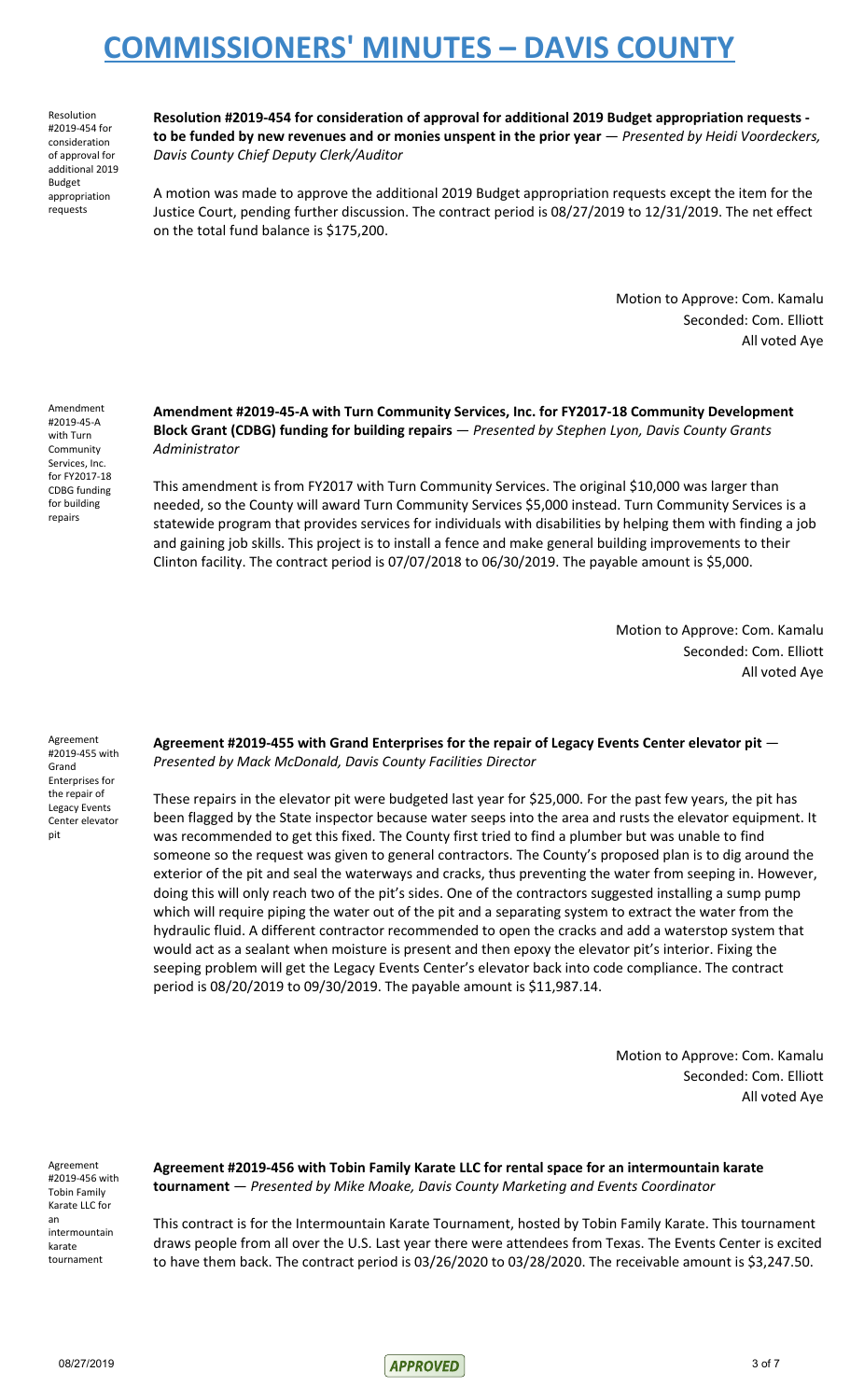Agreement # 2019-457 with USA Gymnastics Trampoline and Tumbling for rental space for competitions

**Agreement #2019-457 with USA Gymnastics Trampoline and Tumbling for rental space for competitions** — *Presented by Mike Moake, Davis County Marketing and Events Coordinator*

This contract is for the regional trampoline and tumbling competition. The Legacy Events Center was able to secure hosting every Utah regional trampoline and tumbling competition. The contract period is 02/27/2020 to 02/29/2020. The receivable amount is \$3,567.64.

Agreement #2019-458with USA Wrestling Utah for rental space for tournaments

**Agreement #2019-458 with USA Wrestling Utah for rental space for tournaments** — *Presented by Mike Moake, Davis County Marketing and Events Coordinator*

This Western Regional Wrestling Tournament is an exciting event to host. It is projected to bring in almost 2,500 wrestlers with their families, with most coming from outside of Utah. This will mean at least 500 hotel rooms will be rented in the Events Center vicinity. To help secure the hosting of this event, the County agreed to give the promoter \$5,000 in facility rental credit. The contract period is 05/12/2020 to 05/16/2020. The receivable amount is \$4,820.

> Motion to Approve Agenda Items: Com. Kamalu Seconded: Com. Elliott All voted Aye

**Summary List #2019-459 of 16 2019 Davis County Fair vendors** — *Presented by Dave Hansen, Davis County Legacy Events Center Director*

This summary list is for a wide variety of commercial vendors at the Davis County Fair. The contract period is 08/14/2019 to 08/17/2019. The receivable amount is \$8,875.

Summary List #2019-460 of 24 2019 Davis County Fair vendors

Summary List #2019-459 of 16 2019 Davis County Fair vendors

> **Summary List #2019-460 of 24 2019 Davis County Fair vendors** — *Presented by Dave Hansen, Davis County Legacy Events Center Director*

This summary list is for Davis County Fair vendors. The contract period is 08/14/2019 to 08/17/2019. The receivable amount is \$9,350.

> Motion to Approve Agenda Items: Com. Kamalu Seconded: Com. Elliott All voted Aye

Memo of Understanding #2019-461 with Utah Office of Tourism with Utah Cooperative Marketing Program funding to attract out-of-state visitors

**Memo of Understanding #2019-461 with Utah Office of Tourism with Utah Cooperative Marketing Program funding to attract out-of-state visitors** — *Presented by Jessica Merrill, Davis County Community & Economic Development Tourism Director*

Jessica first introduced Bailey Lefthand, who is the Community & Economic Development's new Marketing and Tourism Coordinator. She comes from a marketing and advertising background so she will be helping with the public-facing social media and blog accounts.

This co-op with the State of Utah's Governor's Office of Economic Development (GoEd) focuses on the ski campaign that will brand Davis County as a winter base camp with budget-friendly hotels for the nearby ski resorts. These advertisements are required to be done outside the state, so Idaho and other key markets identified will be targeted. The campaign will run from Sept. to Mar. Last year the County did a program with Expedia that tracked the number of hotel rooms booked through this campaign, resulting in 3,000 to 4,000 hotel nights. This feature will be used again this year. The co-op does require a matching amount of \$45,000. The campaign goes for six months, but the funds must be used within two years. The contract period is 08/16/2019 to 12/31/2021. The receivable amount is \$45,000.

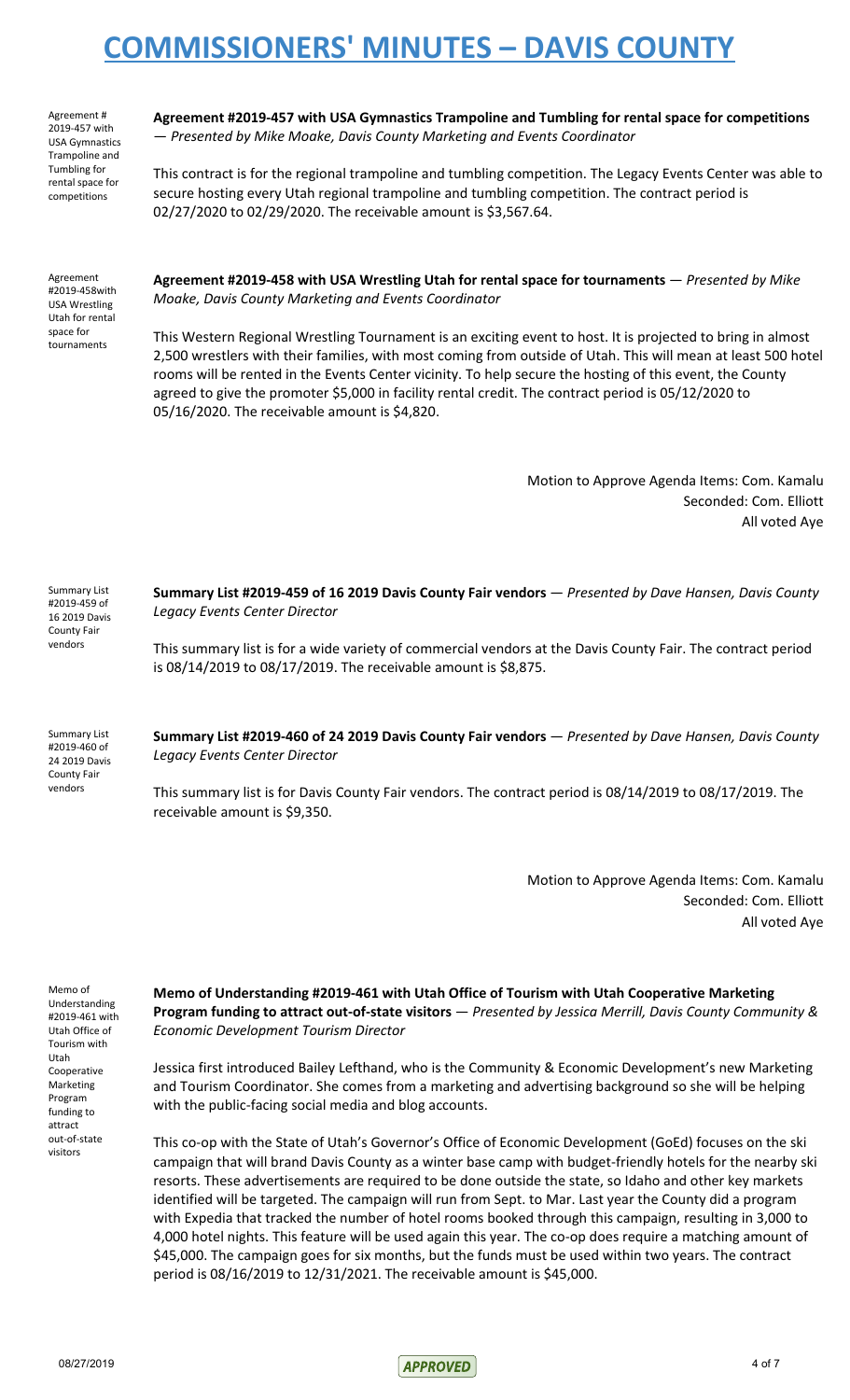Amendment #2018-275-B with State of Utah-GOED and Utah Office of Tourism to change the effective dates of the 2018 Co-op Grant

**Amendment #2018-275-B with State of Utah Governor's Office of Economic Development (GoED) and the Utah Office of Tourism to change the effective dates of the 2018 Co-op Grant** — *Presented by Jessica Merrill, Davis County Community & Economic Development Tourism Director*

This amends the 2018 co-op agreement [see Contract #2018-275 and Contract #2018-275-A]. The County received half the money upfront knowing the second half would be received after providing reports showing how the campaign went. By the time the County turned in the report and requested they send half of the funds, the contract had passed its original expiration date. This amendment changes the expiration date so the funds can be collected. The contract period is 09/17/2018 to 08/31/2019. [The receivable amount is \$22,400.]

Agreement 2019-462 with USU Utah Botanical Center to provide matching tourism funds for construction of docks on ponds

**Agreement #2019-462 with Utah State University (USU) Utah Botanical Center to provide matching tourism funds for the construction of docks on ponds** — *Presented by Jessica Merrill, Davis County Community & Economic Development Tourism Director*

This grant between the Utah State University (USU) Botanical Center and the Tourism department is to help create water access points at the Kaysville Ponds. There are also other partners contributing money such as Kaysville City, USU and the State Office of Recreation. The County will provide the remaining \$10,000 from the Tourism Fund because it fits in with tourism goals. The docks will be ADA accessible and will allow visitors to fish, kayak, paddleboard, etc. in a safer manner than what is currently available. There is also an in-kind donation. Construction will begin in the Fall of 2019. The Commissioners expressed their interest in seeing a map of where the docks will be installed. The contract period is 08/15/2019 to 12/31/2019. The payable amount is \$10,000.

> Motion to Approve Agenda Items: Com. Kamalu Seconded: Com. Elliott All voted Aye

Agreement #2019-463 with Farmington City for conditional use/site plan

**Agreement #2019-463 with Farmington City for conditional use/site plan** — *Presented by Chief Deputy Susan Poulsen, Davis County Sheriff's Office*

This agreement was presented first so Mitch Matern could answer any questions before he had to leave.

This request is for the Davis County Jail's medical wing conditional use and site plan. This project has been many years in the making and involves multiple groups. As of right now, there is no cost. The cost will be attached after the Planning Commission approves the plan. Once approved, the contract's term will be for 12 months. The Commission thanked Farmington City for working with the County on this.

> Motion to Approve: Com. Kamalu Seconded: Com. Elliott All voted Aye

Agreement #2019-464 with Tyler Francis for corrections officer training reimbursement

**Agreement #2019-464 with Tyler Francis for corrections officer training reimbursement** — *Presented by Chief Deputy Susan Poulsen, Davis County Sheriff's Office*

This training reimbursement agreement with Tyler Francis is to attend the Corrections' Academy. If the two-year commitment is not fulfilled then the funds must be paid back. The contract period is 08/27/2019 to 08/27/2021. The receivable amount is \$11,970.12.

Interlocal Agreement #2019-465 with Fruit Heights to provide law enforcement services

**Interlocal Agreement #2019-465 with Fruit Heights City to provide law enforcement services** — *Presented by Chief Deputy Susan Poulsen, Davis County Sheriff's Office*

This one-year contract is for the Sheriff's Department to provide law enforcement services for Fruit Heights City. The Commissioners said when they attended the Fruit Heights City Council meeting Fruit Heights

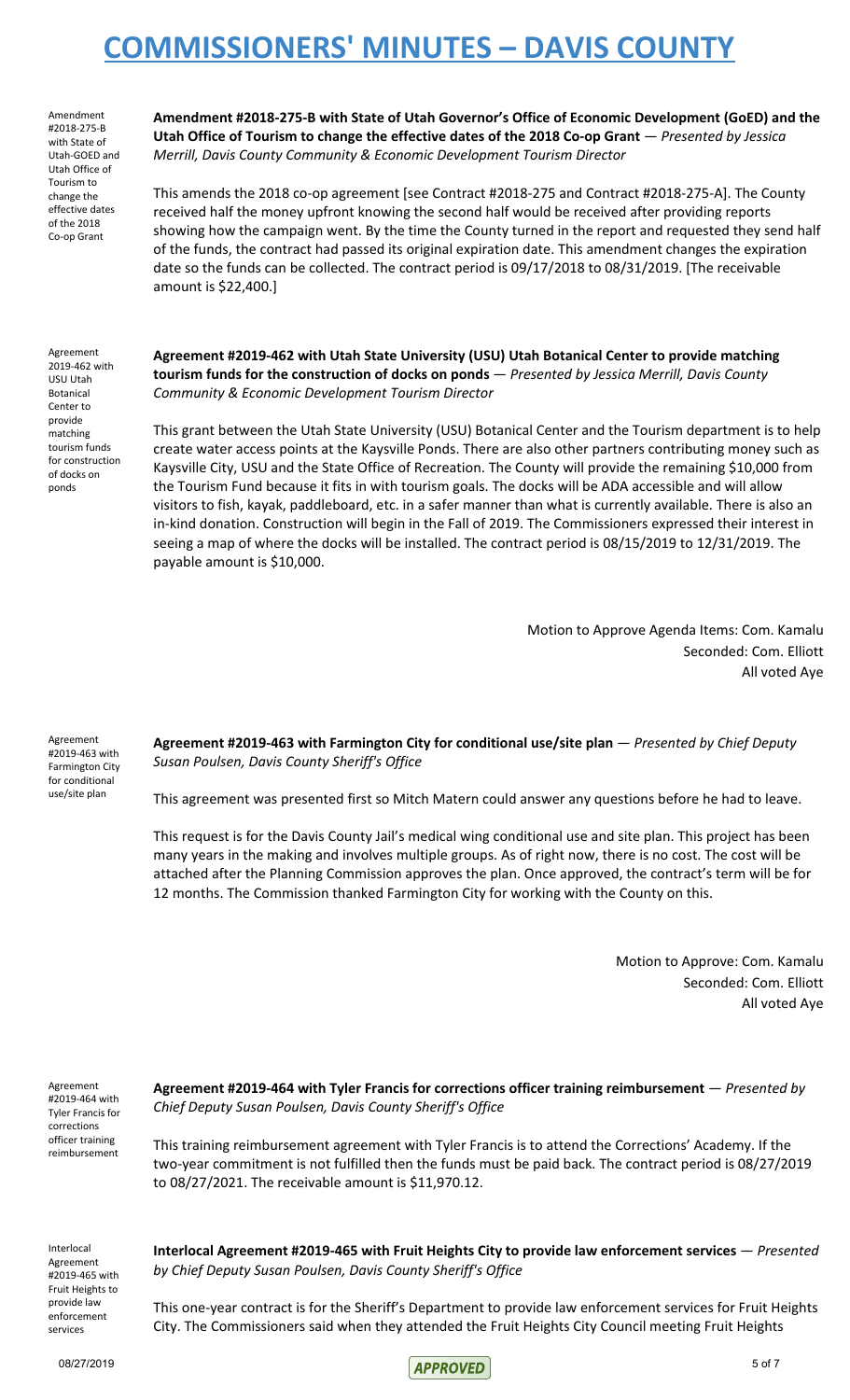appeared to be very grateful for this service. The contract period is 07/01/2019 to 06/30/2020. The receivable amount is \$197,100.

Amendment #2016-238-C with UT Dept. of Corrections to increase State inmate housing services funding

**Amendment #2016-238 with the Utah Department of Corrections to increase funding to cover an additional six months of State inmate housing services** — *Presented by Chief Deputy Susan Poulsen, Davis County Sheriff's Office*

This amendment increases the funding needed to house inmates from the State. The contract period is 06/30/2019 to 12/31/2019. The receivable amount is \$690,000.

Notice of Award #2019-391-A from and agreement with the UT Dept. of Safety for the EMPG

**Notice of Award #2019-391-A from and agreement with the Utah Department of Safety for the Emergency Management Performance Grant** — *Presented by Chief Deputy Susan Poulsen, Davis County Sheriff's Office*

This notice of award is for the Emergency Management Performance Grant (EMPG). The contract period is 07/01/2019 to 06/30/2020. The receivable amount is \$65,600.

> Motion to Approve Agenda Items: Com. Kamalu Seconded: Com. Elliott All voted Aye

Request #2019-466 to cancel September 10, 2019, Davis **County** Commission Meeting

**Request #2019-466 to cancel September 10, 2019, Davis County Commission Meeting** — *Presented by Commissioner Elliott*

All of the Commissioners will be in Washington D.C. on Sept. 10. Utah counties and municipalities were invited by the White House to speak with their counterparts in Washington and to voice concerns to the national level. Last year this was a beneficial visit, so the Commissioners decided to attend again.

> Motion to Approve: Com. Elliott Seconded: Com. Kamalu All voted Aye

Commissioner Kamalu moved to recess to Board of Equalization. Commissioner Elliott seconded the motion. All voted Aye.

**\_\_\_\_\_\_\_\_\_\_\_\_\_\_\_\_\_\_\_\_\_\_\_\_\_\_\_\_\_\_\_\_\_\_\_\_\_\_\_\_\_\_\_\_\_\_\_\_\_\_\_\_\_\_\_\_\_\_\_\_\_\_\_\_\_\_\_\_\_\_\_\_\_\_\_\_\_\_\_\_\_\_\_\_\_\_\_\_**

**BOARD OF EQUALIZATION**

Property Tax Register

Property Tax Register matters were presented by Curtis Koch, Davis County Clerk/Auditor, as follows:

Under Auditor adjustments is an approved report for change in value totaling \$779,291 and a report with no change in value recommended. Under Auditor corrections are three veteran tax abatement exemptions.

> Motion to Approve: Com. Kamalu Seconded: Com. Elliott All voted Aye

Commissioner Kamalu moved to reconvene Commission Meeting. Commissioner Elliott seconded the motion. All voted Aye.

**\_\_\_\_\_\_\_\_\_\_\_\_\_\_\_\_\_\_\_\_\_\_\_\_\_\_\_\_\_\_\_\_\_\_\_\_\_\_\_\_\_\_\_\_\_\_\_\_\_\_\_\_\_\_\_\_\_\_\_\_\_\_\_\_\_\_\_\_\_\_\_\_\_\_\_\_\_\_\_\_\_\_\_\_\_\_\_\_**

**CONSENT ITEMS**

Check Registers **Check Registers**

Check Registers were approved.

08/27/2019 6 of 7